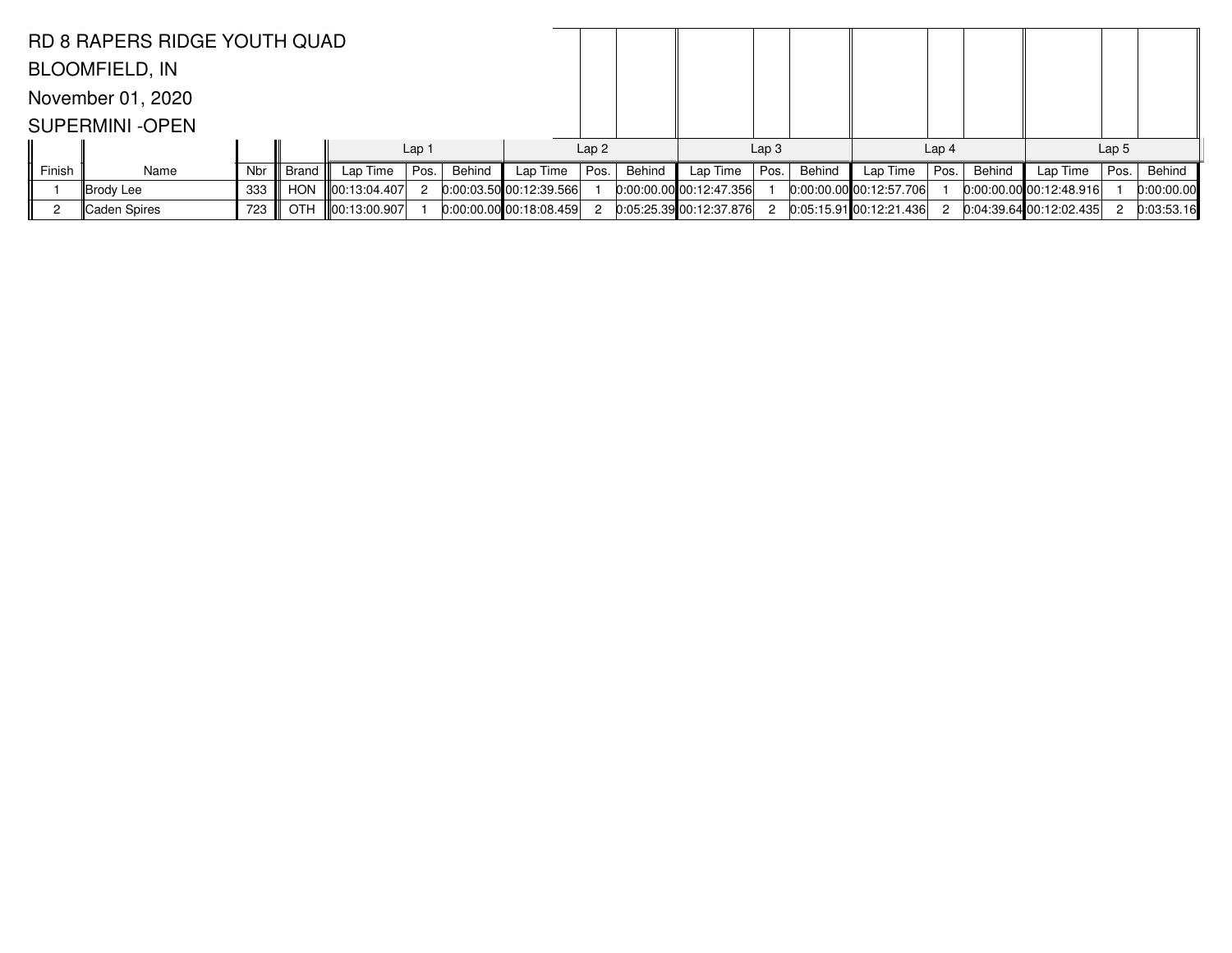|                  | RD 8 RAPERS RIDGE YOUTH QUAD |            |            |               |                  |            |                             |                  |               |                                 |      |        |                           |                  |            |                           |      |            |
|------------------|------------------------------|------------|------------|---------------|------------------|------------|-----------------------------|------------------|---------------|---------------------------------|------|--------|---------------------------|------------------|------------|---------------------------|------|------------|
|                  | <b>BLOOMFIELD, IN</b>        |            |            |               |                  |            |                             |                  |               |                                 |      |        |                           |                  |            |                           |      |            |
|                  | November 01, 2020            |            |            |               |                  |            |                             |                  |               |                                 |      |        |                           |                  |            |                           |      |            |
| <b>SUPERMINI</b> |                              |            |            |               |                  |            |                             |                  |               |                                 |      |        |                           |                  |            |                           |      |            |
|                  |                              |            |            |               | Lap <sub>1</sub> |            |                             | Lap <sub>2</sub> |               | Lap <sub>3</sub>                |      |        |                           | Lap <sub>4</sub> |            | Lap <sub>5</sub>          |      |            |
| Finish           | Name                         | <b>Nbr</b> | Brand      | Lap Time      | Pos.             | Behind     | Lap Time                    | Pos.             | <b>Behind</b> | Lap Time                        | Pos. | Behind | Lap Time                  | Pos.             | Behind     | Lap Time                  | Pos. | Behind     |
|                  | lHarrison Baird              | 330        | <b>YAM</b> | ∥00:13:24.427 |                  |            | $0:00:00.00$ 00:13:25.197   |                  |               | $[0:00:00.00]$ 00:13:28.248     |      |        | 0:00:00.00 00:13:30.824   |                  |            | $0:00:00.00$ 00:13:39.497 |      | 0:00:00.00 |
| $\overline{c}$   | Dominick Mercer              | 223        | <b>YAM</b> | ∥00:13:32.827 |                  |            | $[0:00:08.40]$ 00:14:28.207 | 2                |               | $[0:01:11.41]$ $[00:13:31.767]$ | 2    |        | $0:01:14.92$ 00:13:07.746 | 2                |            | 0:00:51.85 00:12:51.786   |      | 0:00:04.14 |
| 3                | Colton Johnson               | 230        | <b>OTH</b> |               |                  |            | $0:00:33.88$ 00:15:20.888   |                  |               | $0:00:40.05$ 00:14:50.527       |      |        | 0.00:37.39 00:14:46.207   |                  |            | $0:01:01.73$ 00:14:36.747 |      | 0:07:40.25 |
|                  | Elijah Riddell               | 16         | HON        | ∥00:15:04.338 |                  |            | $[0.01:31.51]$ 00:15:14.717 | -3               |               | $0:02:18.02$ 00:14:53.188       |      |        | 0:03:39.44100:14:21.866   | 3                |            | 0:04:53.56 00:15:48.988   |      | 0:00:10.51 |
| 5                | Daniel Priddy                | 178        | <b>HON</b> |               |                  |            | 0:00:08.5800:16:25.378      |                  |               | $0:01:13.07$ 00:15:54.118       | 5    |        | 0.02:16.6600:16:33.338    | 5                | 0:04:03.79 |                           |      |            |
| 6                | Tyson Stinson                | 818        | <b>YAM</b> | ∥00:18:03.320 |                  | 0:02:16.52 |                             |                  |               |                                 |      |        |                           |                  |            |                           |      |            |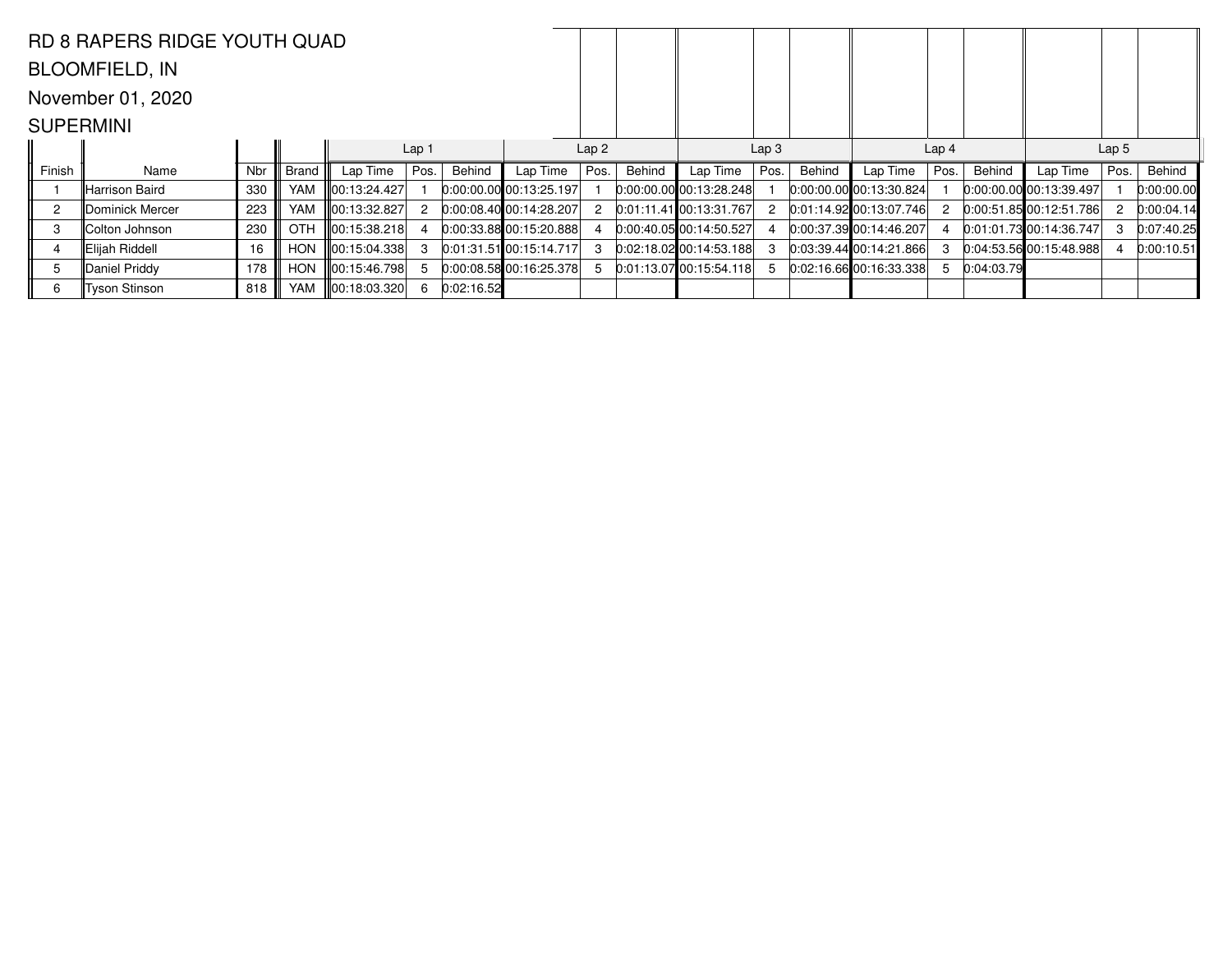|              | <b>RD 8 RAPERS RIDGE YOUTH QUAD</b> |            |       |                   |                  |        |                           |                  |        |                           |                  |            |                           |                  |        |                             |                  |            |
|--------------|-------------------------------------|------------|-------|-------------------|------------------|--------|---------------------------|------------------|--------|---------------------------|------------------|------------|---------------------------|------------------|--------|-----------------------------|------------------|------------|
|              | <b>BLOOMFIELD, IN</b>               |            |       |                   |                  |        |                           |                  |        |                           |                  |            |                           |                  |        |                             |                  |            |
|              | November 01, 2020                   |            |       |                   |                  |        |                           |                  |        |                           |                  |            |                           |                  |        |                             |                  |            |
| <b>GIRLS</b> |                                     |            |       |                   |                  |        |                           |                  |        |                           |                  |            |                           |                  |        |                             |                  |            |
|              |                                     |            |       |                   | Lap <sub>1</sub> |        |                           | Lap <sub>2</sub> |        |                           | Lap <sub>3</sub> |            |                           | Lap <sub>4</sub> |        |                             | Lap <sub>5</sub> |            |
| Finish       | Name                                | <b>Nbr</b> | Brand | Lap Time          | Pos.             | Behind | Lap Time                  | Pos.             | Behind | Lap Time                  | Pos.             | Behind     | Lap Time                  | Pos.             | Behind | Lap Time                    | Pos.             | Behind     |
|              | ∥Sydney Jerrells                    | 332        |       | OTH 100:15:09.008 |                  |        | 0.00.00.0000000015.26.978 |                  |        | $0:00:00.00$ 00:14:48.317 |                  |            | $0:00:00.00$ 00:15:02.157 |                  |        | $[0:00:00.00]$ 00:16:02.388 |                  | 0:00:00.00 |
|              | Marley Branham                      | 513        |       | YAM 100:33:47.027 |                  |        | $0:18:38.01$ 00:23:52.102 | 2                |        | 0:27:03.1400:16:40.618    | 2                | 0:28:55.44 |                           |                  |        |                             |                  |            |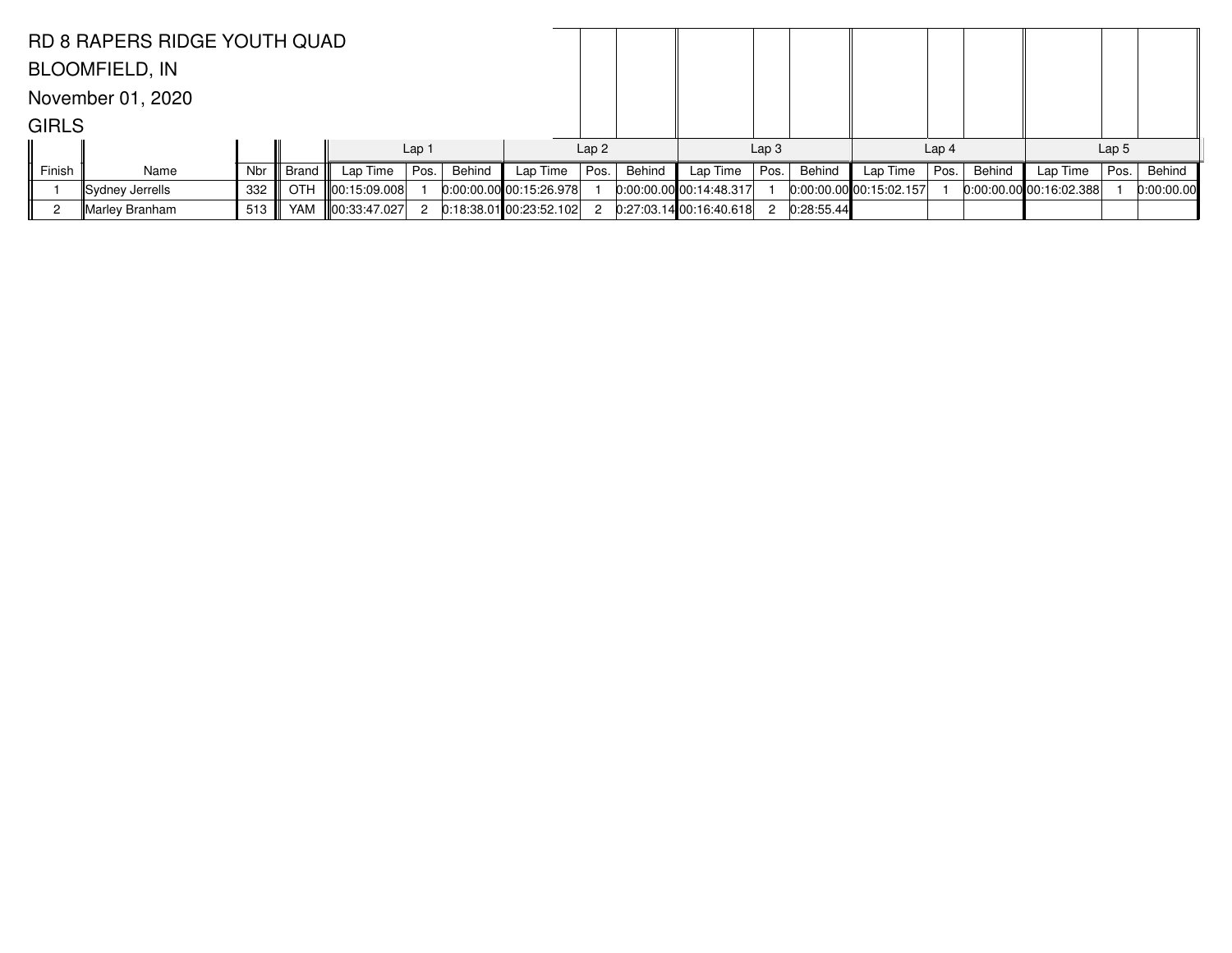|                                                                                | <b>RD 8 RAPERS RIDGE YOUTH QUAD</b> |            |       |                   |                  |        |                         |                  |        |                             |                  |        |                             |                  |            |          |                  |        |
|--------------------------------------------------------------------------------|-------------------------------------|------------|-------|-------------------|------------------|--------|-------------------------|------------------|--------|-----------------------------|------------------|--------|-----------------------------|------------------|------------|----------|------------------|--------|
|                                                                                | <b>BLOOMFIELD, IN</b>               |            |       |                   |                  |        |                         |                  |        |                             |                  |        |                             |                  |            |          |                  |        |
|                                                                                | November 01, 2020                   |            |       |                   |                  |        |                         |                  |        |                             |                  |        |                             |                  |            |          |                  |        |
|                                                                                | 125 LIMITED                         |            |       |                   |                  |        |                         |                  |        |                             |                  |        |                             |                  |            |          |                  |        |
|                                                                                |                                     |            |       |                   | Lap <sub>1</sub> |        |                         | Lap <sub>2</sub> |        |                             | Lap <sub>3</sub> |        |                             | Lap <sub>4</sub> |            |          | Lap <sub>5</sub> |        |
| Finish                                                                         | Name                                | <b>Nbr</b> | Brand | Lap Time          | Pos.             | Behind | Lap Time                | Pos.             | Behind | Lap Time                    | Pos.             | Behind | Lap Time                    | Pos.             | Behind     | Lap Time | Pos.             | Behind |
| Logan Eckerle<br>YAM<br>$\ 00:15:56.729\ $<br>$0.00:00.00$ 00:16:12.048<br>999 |                                     |            |       |                   |                  |        |                         |                  |        | $[0:00:00.00]$ 00:16:00.588 |                  |        | $0:00:00.00$ 00:16:09.787   |                  | 0:00:00.00 |          |                  |        |
|                                                                                | <b>Christian Mercer</b>             | 731        |       | HON 100:26:21.844 |                  |        | 0.09:18.30 00:17:52.039 | -3               |        | 0.03:54.1800:18:41.139      | 3                |        | 0:02:09.37 00:20:02.659     | -2               | 0:18:38.52 |          |                  |        |
| -3                                                                             | Carter King                         | 42         |       | YAM 100:17:03.540 | $\overline{2}$   |        | 0:01:06.81 00:23:16.160 | - 2              |        | $0:08:10.92$ 00:20:25.950   | 2                |        | $0:12:36.28$ 00:23:34.382 3 |                  | 0:01:22.35 |          |                  |        |